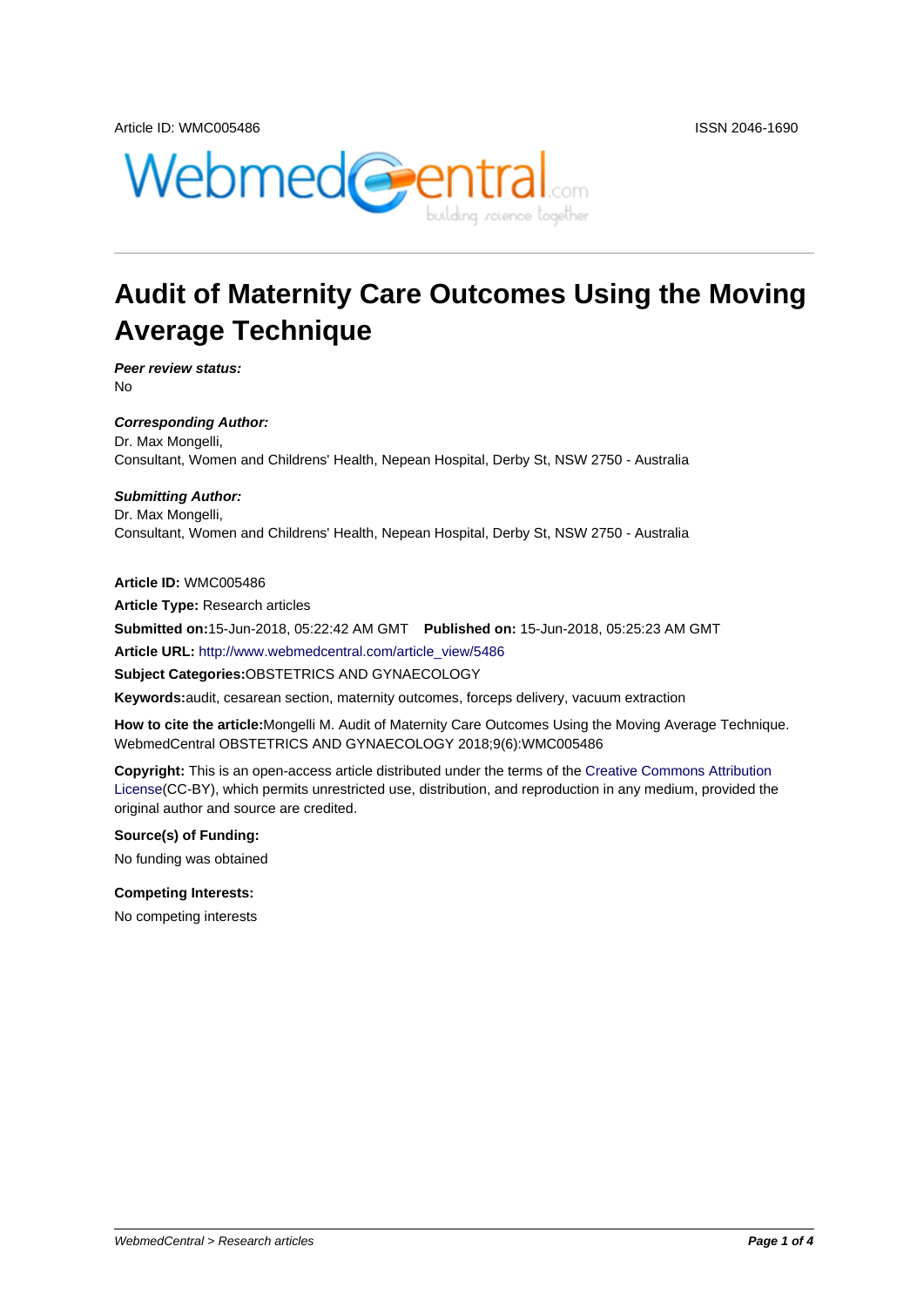# **Audit of Maternity Care Outcomes Using the Moving Average Technique**

**Author(s):** Mongelli M

## **Abstract**

Maternity audits are typically shown as monthly figures. These often show spuriously high or ow values. The aim of this study was to audit maternity outcomes over time by applying the moving average technique.

This audit of maternity outcomes was conducted at the Nepean Hospital in Sydney, Australia.

Variables included vacuum and forceps deliveries, planned and emergency caesarean sections, caesarean sections at full dilatation, severe postpartum hemorrhages  $\hat{A}$  (>1500ml),  $3<sup>d</sup>$  or 4<sup>th</sup> degree tears, low Apgar scores  $( $=6$  at 5 mins),$ stillbirths, and admission to neonatal intensive care at term. The data of interest was extracted from the electronic maternity database ("Obstetrix― software) and entered on Excel spreadsheets, to include births from July 2014 to May 2016.

Moving averages were calculated for each variable using Excel, using data windows ranging from 4 to 8 weeks, with the longer windows used for the more infrequent events. Data from a total of 6625 deliveries was available for analysis. The normal delivery rate was 53.6%, the caesarean section rate was 38%, the instrumental delivery rate was at 8.4% and the stillbirth rate about 1%.

| Outcome                                       | Rates Â |
|-----------------------------------------------|---------|
|                                               | (%)     |
| Â                                             | Ä       |
| Emergency cesarean section                    | 16.4    |
| Elective cesarean section                     | 21.6    |
| Cesarean section at full dilatation           | 2.5     |
| Vacuum deliveries                             | 6.2     |
| Forceps deliveries                            | 2.2     |
| Normal vaginal deliveries                     | 53.6    |
| Severe postpartum haemorrhage                 | 1.3     |
| Third or 4 <sup>th</sup> degree vaginal tears | 1.6     |
| Low Apgar scores                              | 1.4     |
| Admission to NICU                             | 8.9     |
| <b>Stillbirths</b>                            | 1.0     |
|                                               |         |

### Introduction

It is standard practice in maternity units to collect maternity outcomes data such as mode of delivery, postpartum haemorrhage and low Apgar scores [1].

This data is then used in audits and research, and presented periodically as percentages, typically in tabular form. For outcomes that are infrequent, it is common to see large unexplained swings in percentages and hence it can be difficult to determine true trends.

A "moving average" (or "running average") is a calculation to analyse data points by creating series of averages of different subsets of the full data set [2]. Several variations of this technique are available depending on the application.

Given a series of numbers and a fixed subset size, the first [element](https://en.wikipedia.org/wiki/Average) of the moving average is obtained by taking the average of the initial fixed subset of the number series. Then the subset is modified by "shifting forward"; that is, excluding the first number of the series and including the next value in the subset.

A moving average is commonly used to smooth out short-term fluctuations and highlight longer-term trends or cycles. The threshold between short-term and long-term depends on the application, and the parameters of the moving average will be set accordingly.

The aim of this study was to audit maternity outcomes over time by applying the moving average technique.

### Methods

This audit of maternity outcomes was conducted at the Nepean Hospital in Sydney, Australia. This is a major Australian teaching hospital and maternity unit servicing outer Western Sydney, with about 4000 births per year.

The outcomes studied included vacuum and forceps deliveries, planned and emergency caesarean sections, caesarean sections at full dilatation, severe postpartum hemorrhages  $\hat{A}$  (>1500ml), 3<sup>rd</sup> or 4<sup>th</sup> degree tears, low Apgar scores  $( $=6$  at 5 mins),$ stillbirths, and admission to neonatal intensive care at term. The data of interest was extracted from the electronic maternity database ("Obstetrix― software) and entered on Excel spreadsheets, to include births from July 2014 to May 2016.

Moving averages were calculated for each variable using Excel, using data windows ranging from 4 to 8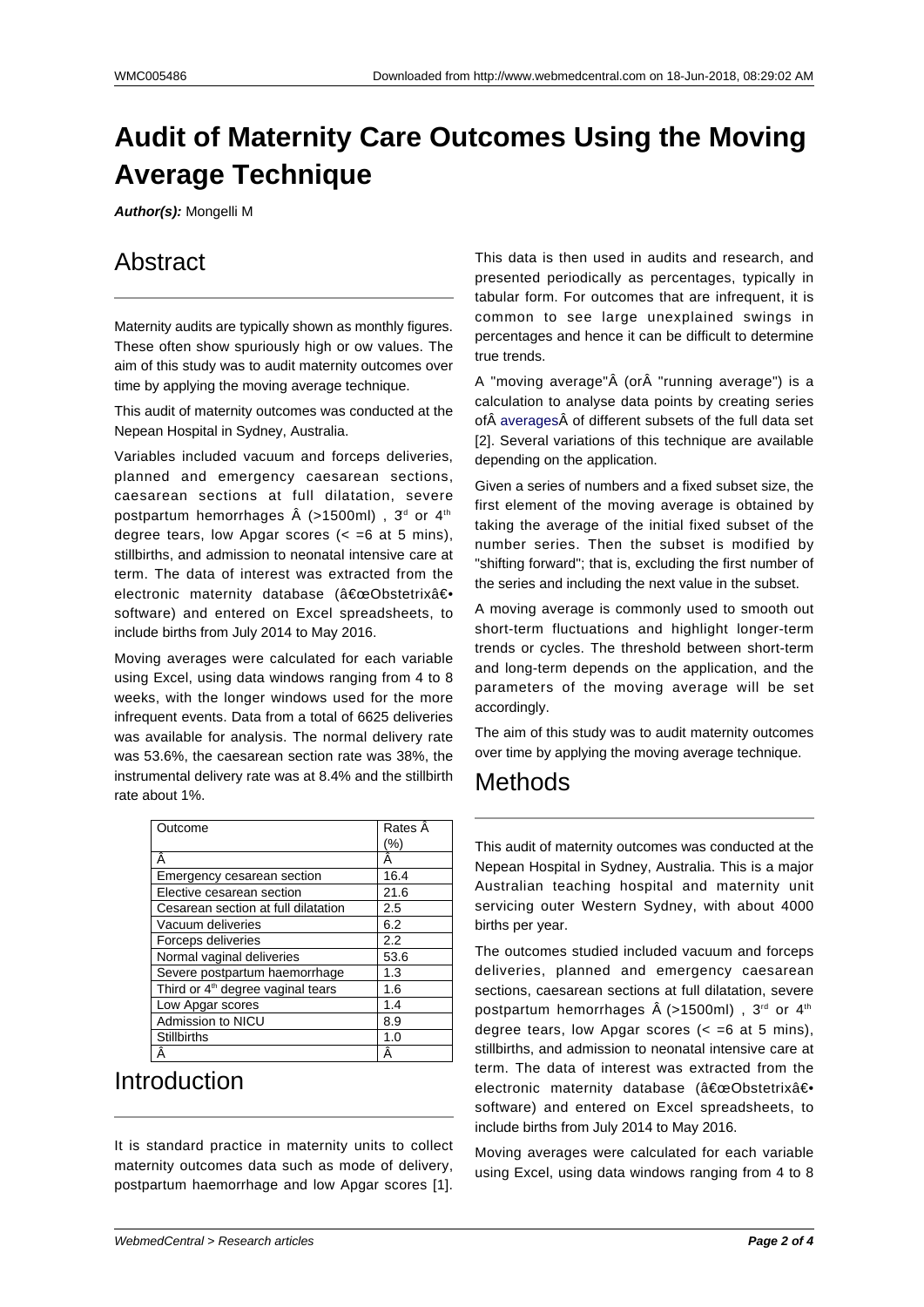weeks, with the longer windows used for the more infrequent events. They were plotted both as unprocessed (monthly) percentages and as moving average percentages. When appropriate, both upper and lower confidence limit lines were computed, derived from +/- 2 SD's of the data from the overall period. For outcomes with very low frequency, only the upper confidence limit line was drawn.

#### **Results**

Data from a total of 6625 deliveries was available for analysis. The overall figures for the time period are shown in the table. The normal delivery rate was 53.6%, the caesarean section rate was 38%, the instrumental delivery rate was at 8.4% and the stillbirth rate about 1%.

The actual percentages, moving average rates with confidence limits over the time interval are shown in the figures below.



Â